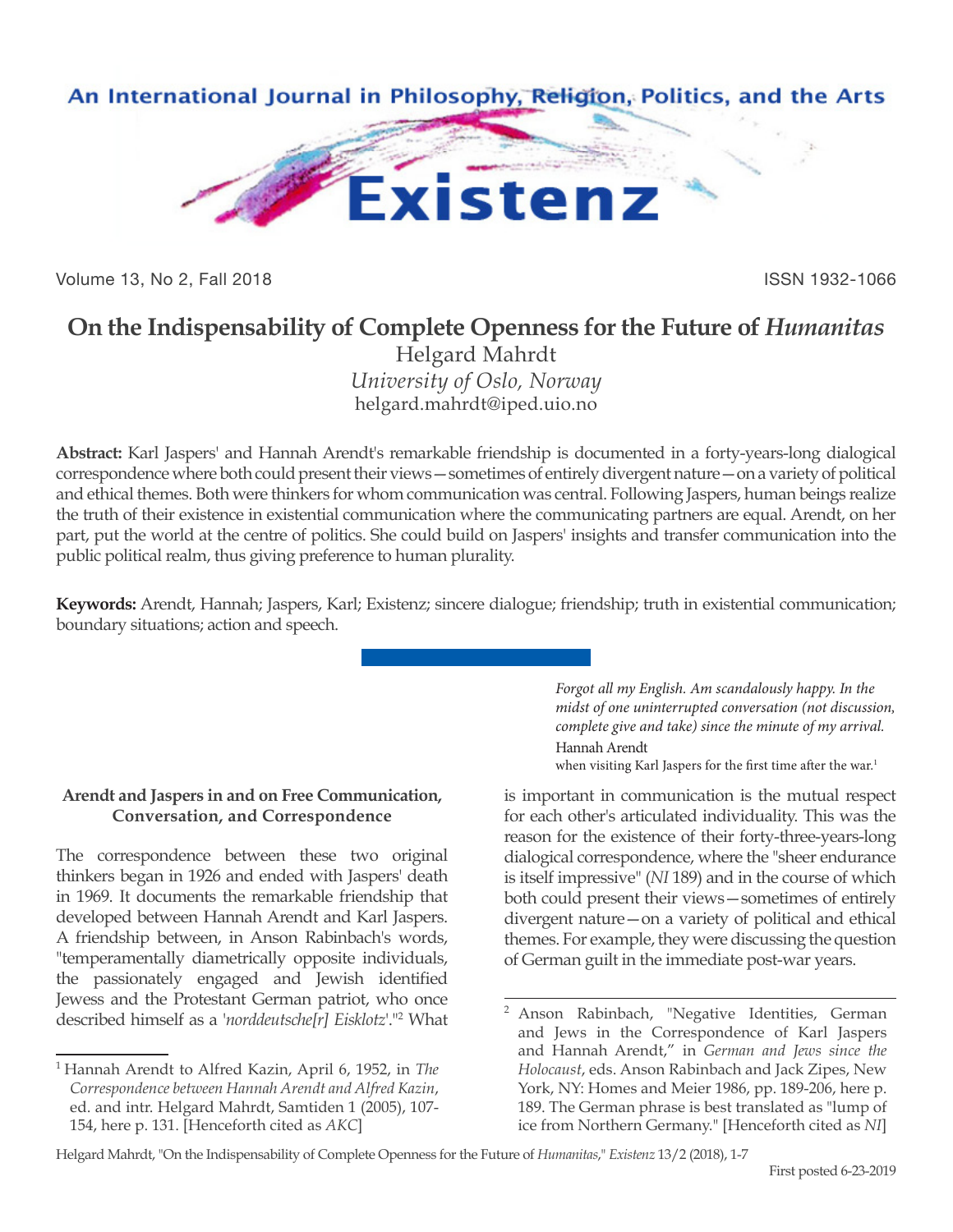Jaspers was a cosmopolitan thinker who wrote extensively on the threat to human freedom posed by modern science, modern economy, and political institutions. He embraced "the 'European Spirit' and… the basic unity of all thinking—Western and Eastern" (*NI* 194). The fact that the development of transportation and communication technology succeeded in making the earth into one world, led Jaspers to say in 1949, "The unity of the earth has come."3 The world itself has moved into the centre of reality, and it was this shift that made Jaspers reflect upon the task of philosophy. He thought that a new way of thinking was necessary, a perspective that he called world philosophy (*Weltphilosophie*). "Philosophizing under such radically altered conditions necessitates new forms of spirit. They first shape themselves in concealment. The exciting part of our time is this claim of a new form in order to seize the primeval eternal in the containers in which they are accessible to us."4 Philosophy of the world means in his words, "thinking in the great community of humanity, in a single common space" (*KJN* 104).

Arendt perceived Jaspers' vision of the newly forming global human solidarity as being closely related to Immanuel Kant's ideal of perpetual peace and as an instance of rethinking history with a cosmopolitan intent.5 Carlin Romano paraphrases Kwame Appiah's view of discussion within cosmopolitanism: "It begins with the simple idea that in the human community, as in national communities, we need to develop habits of coexistence: conversation in its older meaning, of living together, association. And conversation in its modern

sense, too."6 For Jaspers, "communication means a way to my fellow-man and a way to truth," more precisely, as Arendt puts it, "truth itself is communicative and disappears outside of communication" (*CP* 441). The communication that Hannah Arendt and Karl Jaspers upheld took place in various ways, in the form of their correspondence, in the form of numerous articles, and in extraordinary conversations whenever Arendt visited Jaspers in Basel, conversations that she described for example on her first visit to Jaspers after the war as being "in the midst of one uninterrupted conversation (not discussion, complete give and take) from the minute of my arrival" (*AKC* 131). Indeed, it is during these talks that all the senses came to participate in them in the liveliest of ways, thus helping to avoid misunderstandings. When the German book trade's Peace Prize was awarded to Karl Jaspers, Arendt delivered the address, praising his

incomparable faculty for dialogue, the splendid precision of his way of listening, the constant readiness to give a candid account of himself, the patience to linger over a matter under discussion, and above all the ability to lure what is otherwise passed over in silence into the area of discourse, to make it worth talking about. Thus in speaking and listening, he succeeds in changing, widening, sharpening—or, as he himself would beautifully put it, in illuminating.<sup>7</sup>

In her laudatio of Jaspers, Arendt explicitly links personality, humanity, and spirituality with the public space, and in so doing she tells us that the "personal element in a man…only [can] appear where a public space exists" and only "to the extent that this public space is also a spiritual realm," she goes on that it manifests itself in "what the Romans called *humanitas*" *KJL* 73).

In 1962, when the Piper Verlag came up with the idea of a radio series entitled "Politics of the Times in Dialogue," Jaspers imagined the idea of a public dialogue with Hannah Arendt as a wonderful thing and "a minor sensation," and at the same time stressing that in "a real conversation dialogue is the only possibility."8

<sup>3</sup> Karl Jaspers, *Vom Ursprung und Ziel der Geschichte*, Zürich, CH: Piper & Co. 1949, p. 163: "Die Erdeinheit ist da." All translations from German are by the author.

<sup>4</sup> "Für das Philosophieren unter so radikal veränderten Bedingungen sind neue Formen des Geistes notwendig. Sie bilden sich zunächst verborgen heraus. Das Erregende unserer Zeit ist dieser Anspruch eines Neuen, um das Uralte, Ewige in die Gefäße zu fangen, in denen es uns zugänglich ist." Karl Jaspers literary estate, quoted by Hans Saner, *Karl Jaspers: Mit Selbstzeugnissen und Bilddokumenten*, Reinbek bei Hamburg, GE: Rowohlt 1999, p. 104. [Henceforth cited as *KJN*]

<sup>5</sup> See Hannah Arendt, "Concern with Politics in Recent European Philosophical Thought," in *Essays in Understanding 1930-1954*, ed. by Jerome Kohn, New York, NY: Harcourt Brace & Company 1994, pp. 428- 47, here p. 441. [Henceforth cited as *CP*]

<sup>6</sup> Carlin Romano, "Can we Talk?" *The Chronicle Review* 52/31 (April 7, 2006), p. B9.

<sup>7</sup> Hannah Arendt, "Karl Jaspers: A Laudatio," in *Men in Dark Times*, New York, NY: Harcourt, Brace & World, Inc. 1968, pp. 71-80, here p. 78. [Henceforth cited as *KJL*]

<sup>8</sup> Karl Jaspers to Hannah Arendt, Basel, December 2, 1962, in *Hannah Arendt Karl Jaspers Correspondence*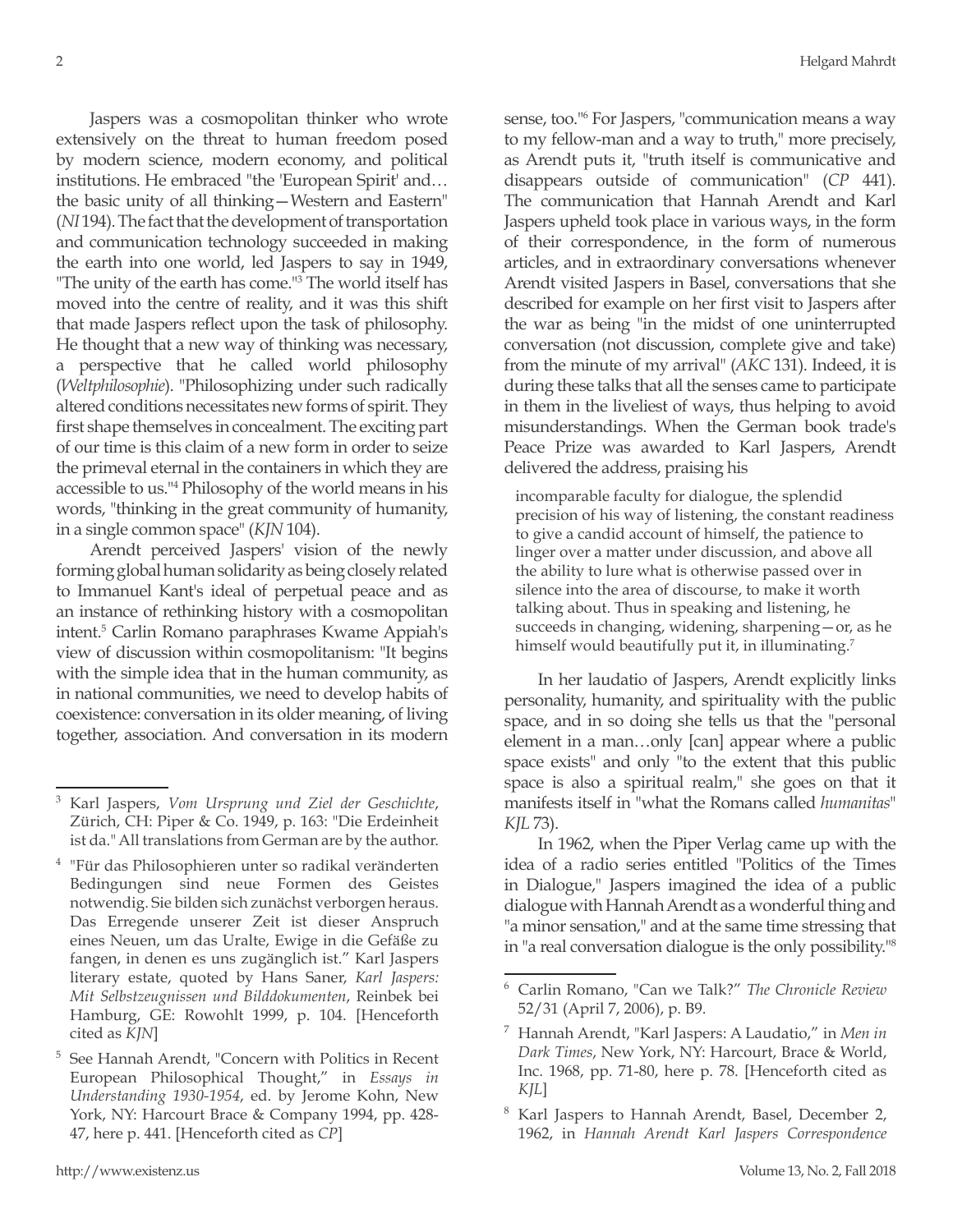Arendt on her part answered in a way that illustrates fundamental trust as an element of their friendship: "The subject matter is up to you. Whatever terms you set will be all right with me."9 The perspective of the other one entering into a public dialogue does not cause in either of them fear of a fight, deadly competition, or any kind of victory or defeat. Instead, Arendt tells Jaspers that she is "thinking back on [their] many, many talks together [and they] should try to find some way to present the process of conversation itself, so to speak" (*AJW* 493).

What is so unique about Jaspers and his philosophy is what leads Arendt to conclude her 1947 dedication to Jaspers with the words, "your life and your philosophy provide us with a model of how human beings can speak with each other, despite the prevailing conditions of the deluge."10

## **Thinking, Communication, and Human Existence**

It is precisely the relatedness to the world that Arendt stresses in Jaspers' ways of thinking. She claims that his thought is spatial, spatial not in the sense of being bound to an existing place—in fact, as Arendt is telling us, "the opposite is the case"—but spatial in the sense that

his deepest aim is to "create a space" in which the *humanitas* of man can appear pure and luminous. Thought of this sort, always "related closely to the thoughts of others," is bound to be political even when it deals with things that are not in the least political; for it always confirms the Kantian 'enlarged mentality' which is the political mentality *par excellence*. 11

*1926–1969*, transl. Robert and Rita Kimber, eds. Lotte Kohler and Hans Saner, San Diego, New York, London: Harcourt Brace 1992, p. 489.

- <sup>9</sup> Hannah Arendt letter to Karl Jaspers, Wesleyan University, December 13, 1962, in *Hannah Arendt Karl Jaspers Correspondence 1926–1969*, transl. Robert and Rita Kimber, eds. Lotte Kohler and Hans Saner, San Diego, New York, London: Harcourt Brace 1992, p. 493. [Henceforth cited as *AJW*]
- <sup>10</sup> Hannah Arendt, "Dedication to Karl Jaspers," in *Essays in Understanding 1930-1954*, ed. Jerome Kohn, New York, NY: Harcourt Brace & Company 1994, pp. 212-6, here p. 216.
- <sup>11</sup> Hannah Arendt, "Karl Jaspers: A Laudatio," transl. Clara and Richard Winston, in *Men in Dark Times*, New York, NY: Harcourt, Brace & Company 1968, pp.

It is true that, as Arendt writes, "all thinking demands a stop-and-think."12 But this does not mean withdrawal from the "common-sense world of appearances" or detachment of oneself from others' thoughts. This is certainly true for Jaspers' philosophy. For, according to Arendt, whoever "conceives of truth and communication as one and the same has left the proverbial ivory tower of mere contemplation," and has, thus, become "practical" and "indeed…the only successor Kant has ever had" (*KJL* 74). Both have "more than once left the academic sphere and its conceptual language to address the general reading public" (*KJL* 74). For her, Jaspers' "numerous articles, lectures, radio broadcasts" during the immediate post-war years were all done in "the conviction that one can appeal to reason and to the 'existential' concern in all men."13 Arendt was convinced that "philosophically this has been possible only because truth and communication are conceived as the same" (*KJC* 87). It also needs to be taken into account that for Jaspers and Arendt truth is the *Existenzerhellung*, the illumination of existence. Jaspers states:

Existenz, though never empirically discoverable, constitutes the true self which enters into all the roles I play…It is present when I am authentic…The question that concerns me as a possible Existenz is whether I am to preserve my identity, become firmly united with and unconditionally attached to my historical roots, and thus gain awareness of the being that enables the eternal to be felt within the temporal.<sup>14</sup>

*Existenz* is connected to the individual, and what is more, it cannot be discovered scientifically. It is "the indefeasible dark source of authentic being" (*KJI* 102) that can only be indirectly expressed. It may therefore be that, as Jaspers writes, "the most deeply moving of Shakespeare's plays may well do more to support 'the tragic view of life' than any philosophic argument" (*KJI*  139). If this holds true for Jaspers' thinking, one can

71-80, here p. 79. [Henceforth cited as *KJL*]

- <sup>12</sup> Hannah Arendt, *The Life of the Mind*, ed. Mary McCarthy, New York, NY: Harcourt Inc. 1981, p. 78. [Henceforth cited as *LM*]
- <sup>13</sup> Hannah Arendt, "Karl Jaspers: Citizen of the World?" in *Men in Dark Times*, New York, NY: Harcourt, Brace & Company 1968, pp. 81-94, here pp. 86f. [Henceforth cited as *KJC*]
- <sup>14</sup> Karl Jaspers, *Von der Wahrheit*, p. 83, quoted from Charles F. Wallraff, *Karl Jaspers. An Introduction to His Philosophy*, Princeton, NJ: Princeton University Press 1970, p. 102. [Henceforth cited as *KJI*]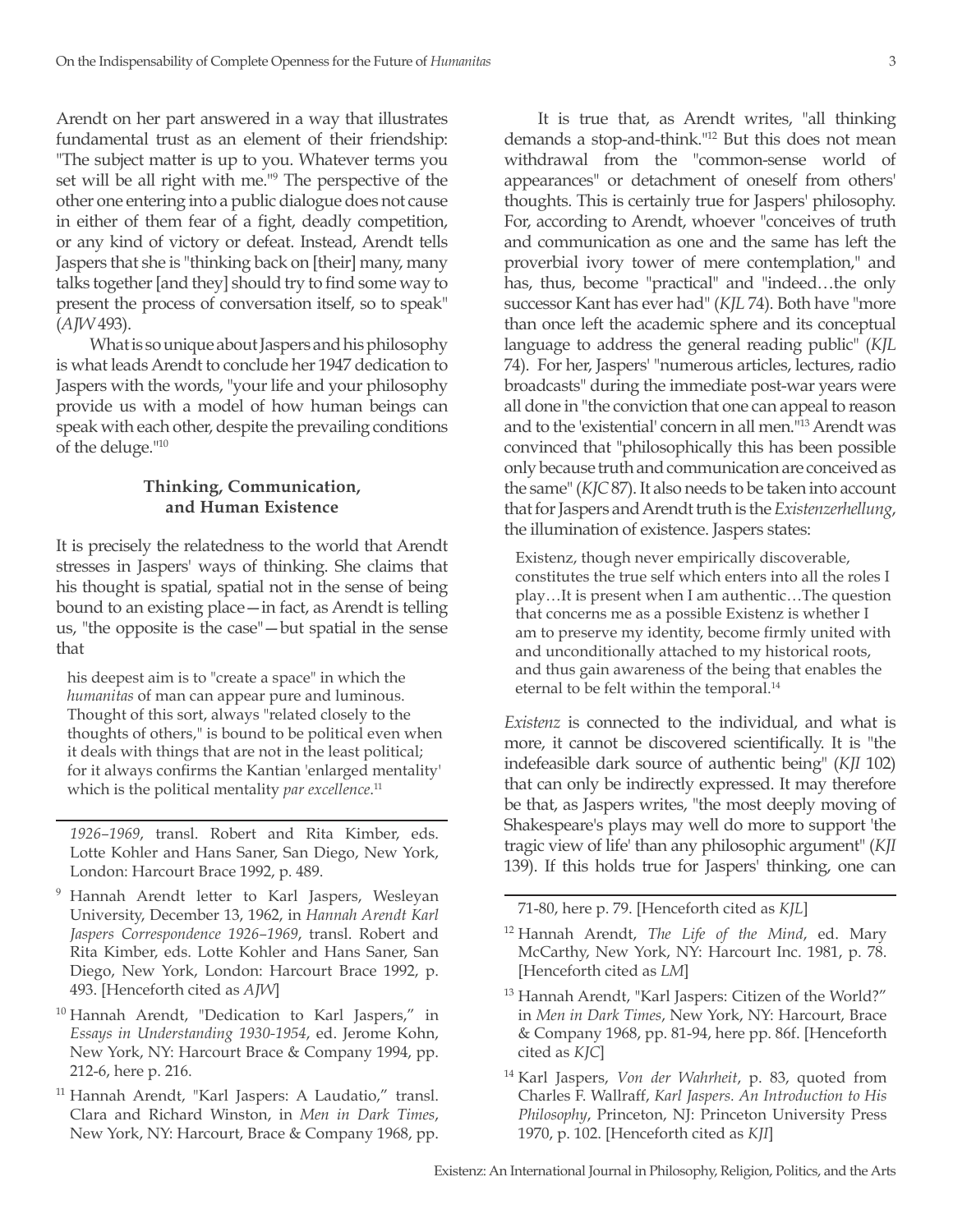say the same for Arendt's. For the objective of trying to understand the inner truth of events she often turned to literature, such as Joseph Conrad's novel *Heart of Darkness*, 15 to Marcel Proust's novel *A la recherche du temps perdu*, 16 and to William Faulkner's novel *A Fable*. 17

Following Arendt, we may say that for Jaspers "the word 'existence'…means that man achieves reality only to the extent that he acts out of his own freedom rooted in spontaneity and 'connects through communication with the freedom of others'."18 If we never can express what freedom is, if we accept "that freedom is not known and cannot by any means be thought of as an object [and that this] remains the alpha and omega of its elucidation," if we also consider Jaspers' statement, "I am sure of my own freedom, not through thinking but through existing, not through observing and questioning…but through achieving,"19 how then does communication contribute to illuminate existence?

It is not scientific communication with its "clarity", "unanimity", "factual and logical conclusions", and "dispassionate objectivity" (*KJI* 114ff) that illuminates *Existenz*. Nor is it the communication of everyday situations, where we learn to "use speech as a stimulus to elicit desired responses, not to express thoughts" (*KJI*  118). Instead it is in an intimate relationship between the self and another where we, as April Flakne words it, enter into a "kind of communion or sharing... between an 'I and a Thou'," in which we, through communicating, realize the truth of our existence. Such a dialogue depends on a "preexisting ethical

relationship of trust, friendship, or good will."20 This existential communication is a type of interaction that Jaspers understands as a permanent process of communicative struggle.

In the communicative struggle we find solidarity to be the dominant attitude. Jaspers means by this the mutual critique and support of the communication partners (*P2E* 65). The communicative struggle, also called in Jaspers the "loving struggle," is characterized, as Kurt Salamun explains, by "a kind of open-mindedness and frankness, which enables a person to communicate with another person without prejudice and masked purposes."21 Its elements are "intellectual integrity and truthfulness which allow an openness to criticize one's own failings and dogmatized opinions of others" (*MI*  322). Such communication can never totally avoid the risk of sudden interruption, for a real intention to accept the personal freedom of the communication partner includes that the other chooses a different way of life. It is important to keep the disposition of existential solidarity even after one dialogue partner interrupted the communicative struggle, thereby avoiding making impossible a future recognition and understanding (*P2E* 66f).

The important background of Jaspers' thinking is that man realizes his life and his personality, as Salamun is detailing it, "in four modes or dimensions of being: The first dimension is naïve vitality or - vital existence," the second is "consciousness in general," the third dimension is the one of "spirit." Yet "these three modes of being…represent the human being only as an empirical phenomenon" (*MI* 317). However, for Jaspers "every human being is also…'possible existence'" (*MI* 318). This potentiality or the "dimension of the actuality of self-being, of true selfhood, the authentic and genuine self, of personal freedom, undetermined moral decision" (*MI* 318) is the fourth dimension of selfrealization. "It is the authentic ground of human being", the "intimate dimension of humanity" and "cannot be described and explained by scientific approaches or scientific terms" (*MI* 318).

<sup>&</sup>lt;sup>15</sup> For Conrad's novel as a synonym for civilization's road towards inhuman wilderness see Hannah Arendt, *The Origins of Totalitarianism*, New York, NY: Harcourt 1993, p. 189. [Henceforth cited as *OT*]

<sup>16</sup> Arendt referred to Marcel Proust's description of the rise of nineteenth-century anti-Semitism in France (*OT* 80-8).

<sup>17</sup> Hannah Arendt, "On Humanity in Dark Times: Thoughts about Lessing," transl. Clara and Richard Winston, in *Men in Dark Times*, New York, NY: Harcourt, Brace & Company 1968, pp. 3-31, here p. 20. [Henceforth cited as *HDT*]

<sup>18</sup> Hannah Arendt, "What is Existential Philosophy?" in *Essays in Understanding 1930-1954*, ed. Jerome Kohn, New York, NY: Harcourt Brace & Company 1994, pp. 163-87, here p. 183.

<sup>19</sup> Karl Jaspers, *Philosophie II, Existenzerhellung*, Berlin, DE: Springer 1973, p. 185. [Henceforth cited as *P2E*]

 $20$  April N. Flakne, "Beyond Banality and Fatality: Arendt, Heidegger and Jaspers on Political Speech," *New German Critique* 86 (Spring-Summer 2002), 3-18, here p. 5.

<sup>21</sup> Kurt Salamun, "Moral Implications of Karl Jaspers' Existentialism," *Philosophy and Phenomenological Research* 49/2 (December 1988), 317-323, here p. 322. [Henceforth cited as *MI*]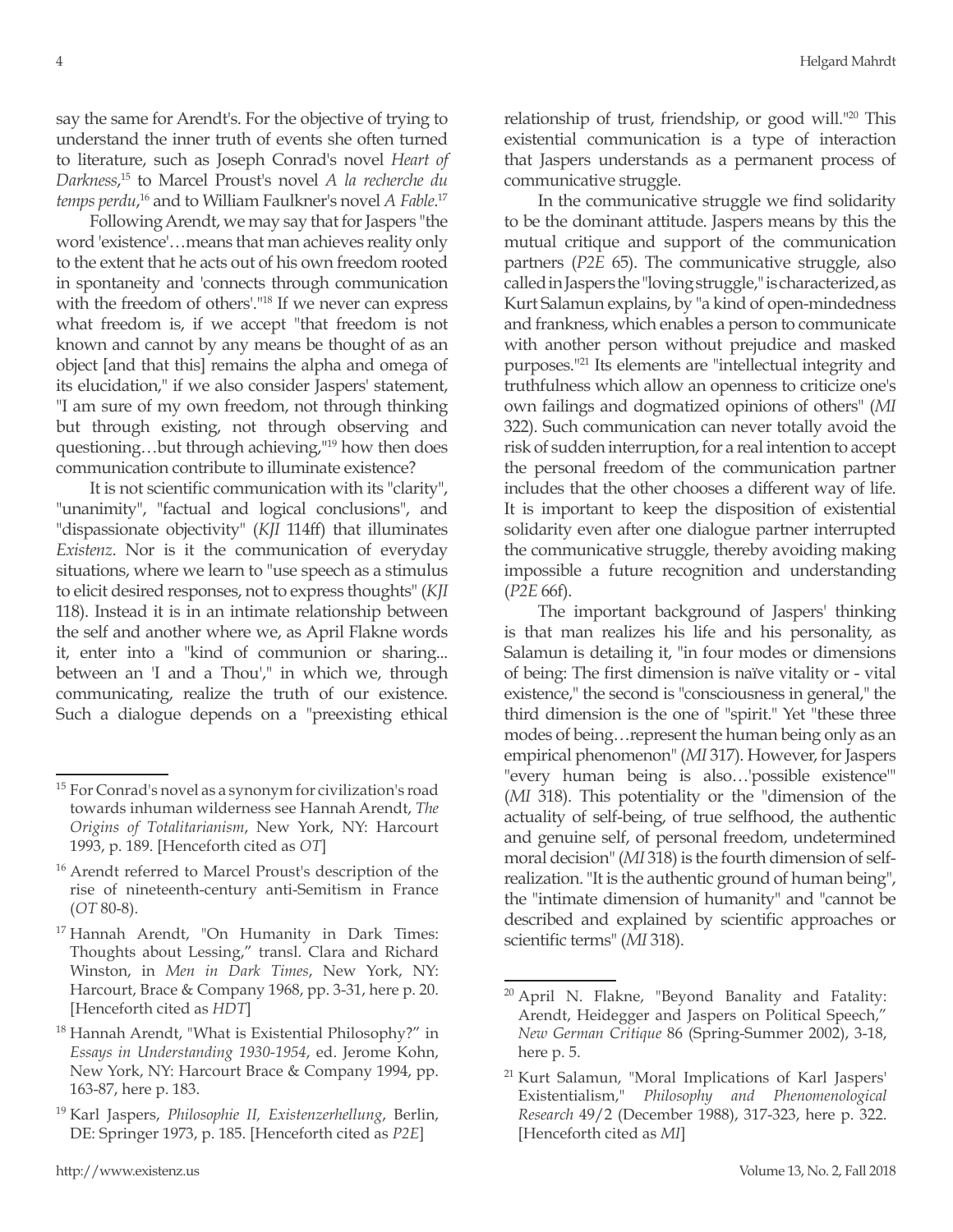Jaspers emphasizes that in order to realize *Existenz* we have to experience "boundary situations and (or)…existential communication." Boundary situations (*Grenzsituationen*) are situations in which we are confronted with problems that we cannot resolve with the help of the rational knowledge that we use in solving problems in everyday life. Such boundary situations are guilt, suffering, struggle, contingency, and death (*P2E* 50ff, *KJI* 142).

According to Arendt, in Jaspers' time the "unity of mankind" consists of a new fragile unity "brought about by technical mastery over the earth" (*KJC* 93). "Politically," this new fragile unity "can be guaranteed only within a framework of universal mutual agreements" (*KJC* 93). Based on this Arendt concluded, "political philosophy can hardly do more than describe and prescribe the new principle of political action" (*KJC* 93). And that is precisely what she tried to do in exploring the "human condition of plurality…as specifically *the* condition not only the *conditio sine qua non*, but the *conditio per quam*—of all political life."22

## **Action and Speech**

Arendt builds on and takes issue with Jaspers for whom reason "is neither entirely within nor necessarily above men, but, at least in its practical reality, between them" (*CP* 442). She appreciates "that Jaspers' definitions of reason hark back to very old and authentic political experiences" (*CP* 443), however there are limitations. She argues:

it seems rather obvious that (for Jaspers)

"communication"—the term as well as the underlying experience—has its roots not in the public, political sphere, but in the personal encounter of "I and Thou." This relationship of pure dialogue is closer to the original experience of thinking—the dialogue of one with oneself in solitude—than to any other…(It thus) contains less specifically political experience than almost any relationship in our average everyday lives. [CP 443]

It is precisely this limitation in Jaspers that Arendt tries to overcome by developing her notion of the public space as a space of appearance. This space is closely associated with the extraordinarily difficult concept that Arendt calls "world." Lawrence Biskowski writes: "For Arendt the world is the entire pragmatic web of relationships in which human beings are caught up, the total interplay between people, things, and relationships."23 He elaborates that the world "provides the common framework that relates individuals to one another," it "serves as a context and record for action," and it can also provide human beings "an ethical foundation or orientation for political judgment" (*PF* 879) without incurring the risk of the collapse of plurality. To that end Arendt looks deeper into our-being-with-others. She does so by investigating separately the two activities proper to human plurality: action and speech.

In Arendt, human plurality has "the twofold character of equality and distinction" (*HC* 175). The mode of communication Arendt is concerned with establishes equality, and at the same time makes it possible for each one of those involved to express his or her distinction. Speech is essential to the human being for action. The unique and necessary role of speech becomes very clear in the following passage taken from *The Human Condition*:

Without the accompaniment of speech, at any rate, action would not only lose its revelatory character, but, by the same token, it would lose its subject, as it were; not acting men but performing robots would achieve what, humanly speaking, would remain incomprehensible. Speechless action would no longer be action because there would no longer be an actor, and the actor, the doer of deeds, is possible only if he is at the same time the speaker of words. The action he begins is humanly disclosed by the word, and though his deed can be perceived in its brute physical appearance without verbal accompaniment, it becomes relevant only through the spoken word in which he identifies himself as the actor, announcing what he does, has done, and intends to do. [*HC* 178-9]

It is speech that relates action to humanity. We understand even better how important speech is when we look at another aspect of speech and action, namely their revelatory quality:

In acting and speaking, men show who they are, reveal actively their unique personal identities and thus make their appearance in the human world…This disclosure of the "who" in contradistinction to "what" somebody is—his qualities, gifts, talents, and shortcomings, which he may display or hide—is implicit in

<sup>22</sup> Hannah Arendt, *The Human Condition*, intr. Margaret Canovan, Chicago, IL: The University of Chicago Press 1998, p. 7. [Henceforth cited as *HC*]

<sup>23</sup> Lawrence J. Biskowski, "Political Foundations for Political Judgment: Arendt on Action and World, *The Journal of Politics* 55/4 (November 1993), 867-887, here p. 879. [Henceforth cited as *PF*]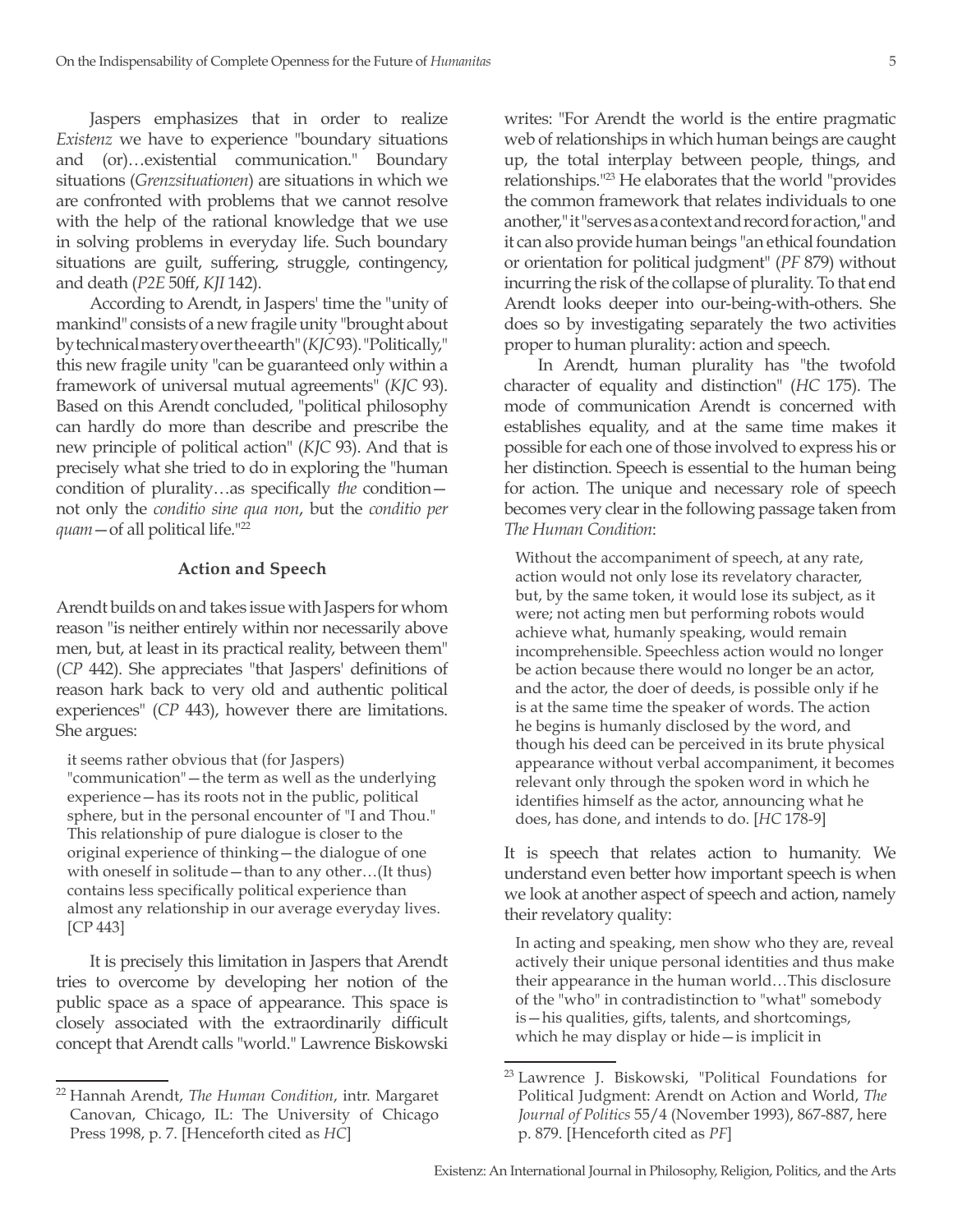everything somebody says and does. It can be hidden only in complete silence and perfect passivity, but its disclosure can almost never be achieved as a willful purpose, as though one possessed and could dispose of this "who" in the same manner he has and can dispose of his qualities. On the contrary, it is more than likely that the "who," which appears so clearly and unmistakably to others, remains hidden from the person himself. [*HC* 179]

However, Arendt qualifies that the "revelatory quality in action and speech" only "comes to the fore where people are with others and neither for nor against them—that is, in sheer *human togetherness*" (*HC* 180, my emphasis). Consequently, Arendt concedes that whenever "human togetherness is lost…as for instance in modern warfare…speech becomes indeed 'mere talk,' simply one more means to the end, whether it serves to deceive the enemy or to dazzle everybody with propaganda; here words reveal nothing, disclosure comes only from the deed itself, and this achievement, like all other achievements, cannot disclose the 'who,' the unique and distinct identity of the agent" (*HC* 180).

Considering Jaspers' theory of existential communication and its demand for complete equality for the communication partners, for the I and Thou, one then might say that Arendt's revelatory character of speech and action in sheer human togetherness moves Jaspers' communicative ideal into the public realm. In this realm we have to take plurality into account. In fact it is amongst the Greeks that Arendt finds the daily practice of public speech, "citizens talking with one another."24

To persuade and to influence others presupposes a kind of freedom that is mentally bound to one's own standpoint or point of view. The Greek's ideal Arendt refers to, "lies in phronesis, the insight of the political man…Such insight means nothing other than the greatest possible overview of all possible standpoints and viewpoints from which an issue can be seen and judged."25 *Phronesis* is the cardinal virtue of the political man, and we find this idea again in Kant's discussion of the common sense as a faculty of judgment. He calls it an "enlarged mentality," and explicitly defines it in the *Critique of Judgment* as the ability "to think in the place of everybody else."26

Arendt did not believe in common convictions amongst free people. However, she did believe that free discussion amongst reasonable individuals is the way to better founded opinions, yet she did not opine that the end of communication lies in anything resembling objective truth. On the contrary, her premise of unending discourse, the "boundlessness of action" (*HC* 191) which accompanies speech, demands a different attitude and approach to the human affairs.

Not only action and speech are closely related. The same holds true for action and opinion. Arendt argues that opinion, *doxa*, is "a word that signifies both fame and opinion, for it is through the opinion of the audience and the judge that fame comes about" (*LM* 94). In other words: "It is decisive for the actor…how he appears to others; he depends on the spectator's itseems-to-me (his *dokei moi*, which gives the actor his *doxa*); he is not his own master, not what Kant would later call autonomous; he must conduct himself in accordance with what the spectators expect of him, and the final verdict of success or failure is in their hands" (*LM* 94).

The public deliverance of one's opinion is, thus, of particular importance to Arendt. As it is well known, she presented her political opinions on several occasions; she had her own opinions on "Little Rock," and gave her own account of the Eichmann trial, for just to mention two instances of public intervention. Crediting Kant, that presenting one's opinion in public was "to communicate and expose to the test of others…whatever you may have found out when you were alone,<sup>"27</sup> her friendship with Jaspers too can be understood as an unending communication, in which she was performing "a natural vocation of mankind, (that is) to communicate and speak one's mind" (*KPP*  40). The same can be said regarding critical thinking, while usually a solitary activity, thinking with the help of imagination renders possible the others' presence

<sup>24</sup> Hannah Arendt, "The Concept of History," in *Between Past and Future, Eight Exercises in Political Thought*, New York: Viking Press 1968, pp. 41-90, here p. 51.

<sup>25</sup> Hannah Arendt, "Introduction Into Politics," in *The Promise of Politics—Hannah Arendt*, ed. and with an Introduction by Jerome Kohn, New York, NY: Schocken Books 2005, 93-200, here p. 168. [Henceforth cited as *IP*]

<sup>&</sup>lt;sup>26</sup> Kant cited in Hannah Arendt, "The Crisis in Culture", in *Between Past and Future. Eight Exercises in Political Thought*, New York, NY: Penguin Books 1993, p. 220. [Henceforth cited as *CC*]

<sup>27</sup> Hannah Arendt, *Lectures on Kant's Political Philosophy*, ed. Ronald Beiner, Chicago, IL: University of Chicago Press 1982, p. 40. [Henceforth cited as *KPP*]